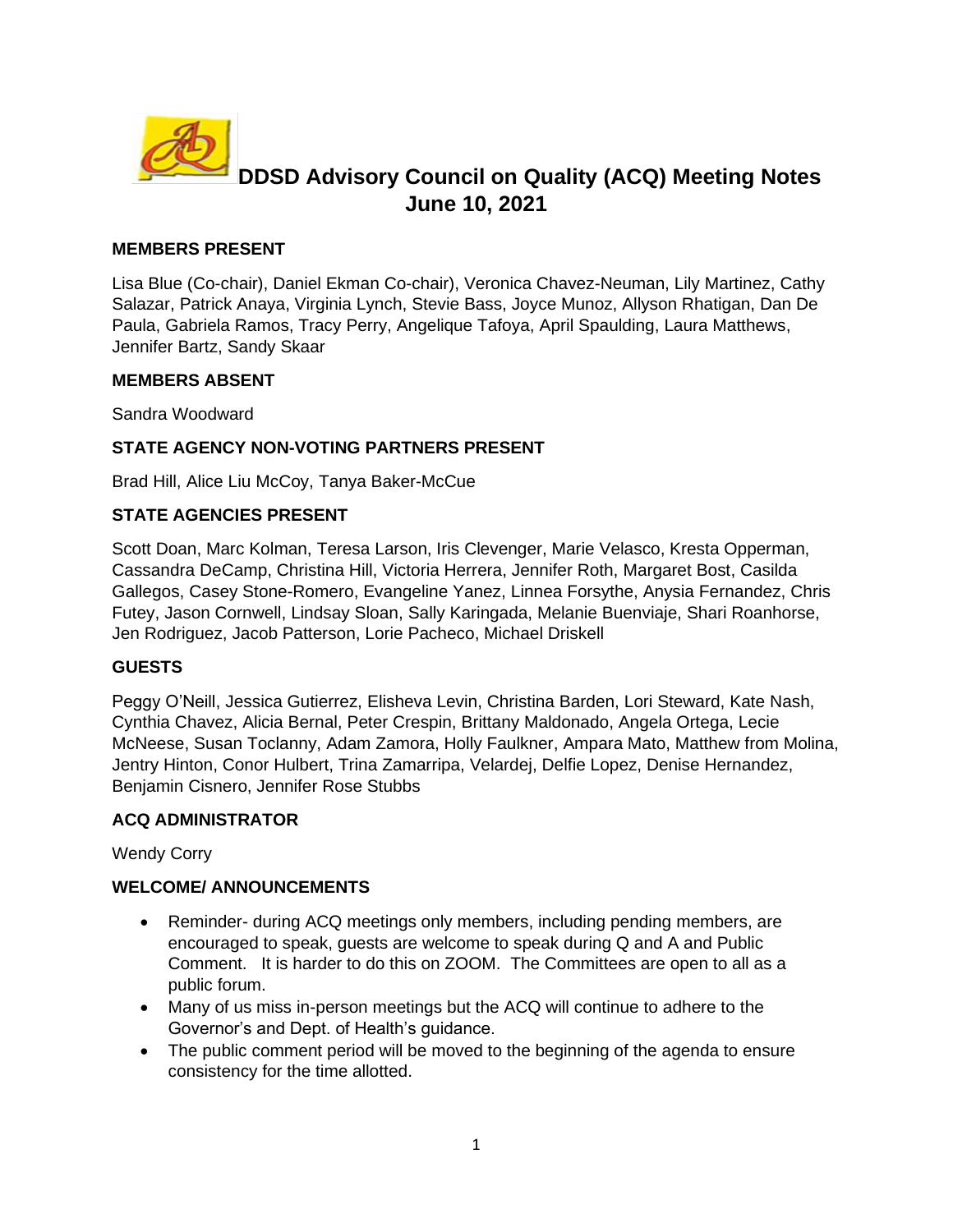- MCO's have been invited to all ACQ meetings. They will have specific agenda items when they are asked to present.
- The Exec. Comm. recognizes the concerns regarding the national nurse's shortage and the impact this has on the DD Waivers. The Exec. Comm. is working towards scheduling a presentation on this issue.

## **REVIEW OF MINUTES FROM FEBRUARY 2021**

• Minutes were approved with minor revisions. Gabriela moved to approve the minutes. Joyce seconded the motion.

#### **PUBLIC COMMENT**:

- No public comments
- Public Comments are recorded through ZOOM and are available through the ACQ website at https://www.nmhealth.org/about/ddsd/coco/acq/

## **COVID-19 UPDATE/DIRECTOR'S UPDATE- Scott Doan**

## COVID Update

- Scott provided the COVID statistics for people receiving waiver services and this will be distributed.
- reviewed and discussed the "DDSD Day Services and Congregate Facility Reopening Plans" document that has been distributed.
- DDSD had a meeting with providers and stakeholder's om June 9, 2021 regarding this reopening.
- DDSD will require each provider that offers day programs to submit a reopening plan to the respective regional office who approve it or send it back with specific revisions needed.
- July 1 will be earliest date for reopening.
- Discussion on mask mandates. DDSD is hoping to distribute updated mask mandate guidance and training info around June 15.
- Discussion on ventilation systems in day hab centers which will be included in the providers reopening plan submitted to DDSD.
- Questions on vaccinated/non-vaccinated staff. Answer- The vaccine is not mandatory for staff or individuals. Non vaccinated staff can work with individuals.
- Medical dispensers or medical alerts will be assessed on a case by case basis.

#### American Rescue Plan Act.

- This is for HCBS Waiver Services. For FY 21 an additional \$14.7 million into the system. For FY 22, additional \$36.5 million. **This is temporary funding, not reoccurring dollars**. Will expire on March 31, 2022. States have up until 2024 to spend the money. Numbers could be subject to change.
- DDSD is considering costs to assist reopening day programs as a part of ARPA (ex. ventilation systems).
- All states have to submit a spending plan which is now due July 11 due to an approved 30-day extension.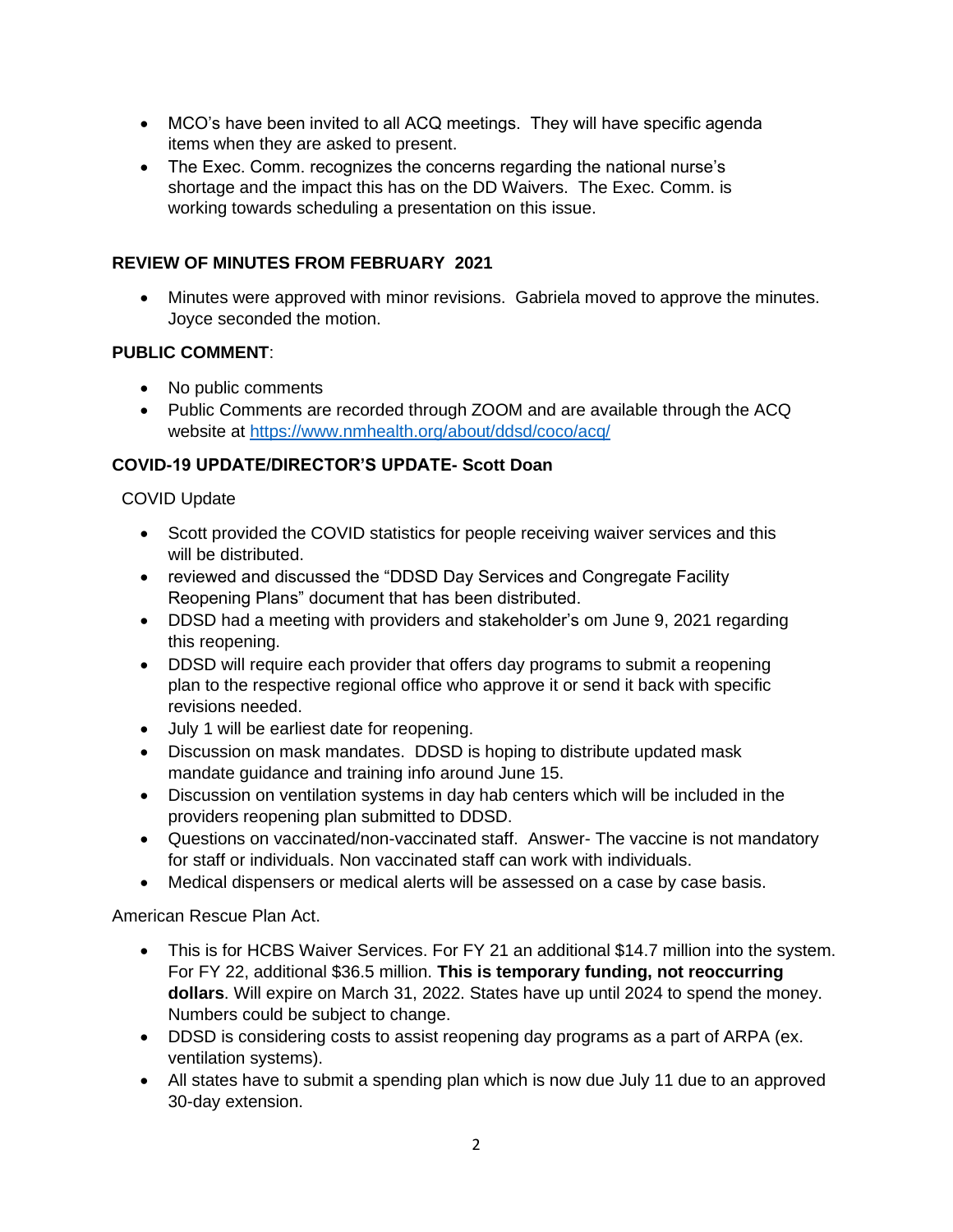• DDSD and HSD would like people's suggestions on how to spend the money. Please contact Scott Doan, Mark Kolman, Deb Veering, Jason Cornwell, Melanie Buenviaje and Kresta Opperman by June 25.

#### **MI VIA WAIVER UPDATE REPORT**- Jen Rodriguez/Melanie Buenviaje

- Jen and Melanie provided a status report on the Mi Via Waiver including info on the changes that have been approved under the renewed MI Via Waiver which is good for 5 years. A summary of their presentation is attached to the minutes.
- Aaron Maestas is the new DDSD Mi Via Program Manager.
- Jen provided a written report which is attached with the minutes.

# **STANDING COMMITTEE UPDATES:**

MI Via Matters-Stevie Bass.

- All members of MVAC feel that the reason for participation is to improve the quality of life for all participants.
- An ACQ member stated that some Mi Via budget denials are going on now that seem unusual. Dozens of people have line items in their budget denied at a higher rate than usual. Some items have been denied that were previously approved multiple times. MVAC has formed a work group to work on this issue and will be producing a written document of recommendations to the state related to the NMAC language.
- DDSD noted that the state asked MVAC about the additional funding and the future of what additional funding might look like along with the criteria. A fix was put in place to allow for people with additional funding in their budget to get the funding back even if they were denied. HSD and DDSD met with DRNM on the specific issue of additional funding.

HSD noted the criteria set forth in the NMAC will be applied for additional funding requests beyond what was already present in someone's budget. The guidance related to Additional Funding is as follows: "To allow for the state to engage and receive input from stakeholders, the TPA has been directed to approve all services and goods requested in the base budget and AF if there is no change to the frequency, duration, and scope for the services requested and approved from the previous year budget request, however the TPA is directed to allow for minor increases in the AF amount due to changes in updated tax and minimum wage requirements. For increases to AF requests, meaning a change in the frequency, duration and/or scope from the previous year's approved budget, the TPA has been directed to apply the AF criteria outlined in 8.314.6.17 (F) NMAC. For new AF requests, meaning the services and goods were not on the previous year's AF budget, the TPA will apply the AF criteria outlined in 8.314.6.17 (F) NMAC".

Goodwill Industries uses the Vineland to assess participants. One member brought up that she was offended at a recent assessment of a family member due to out of date language regarding the old term "Mental Retardation". After discussion it was agreed that HSD would talk with Comagine to determine if they are I using the  $2<sup>nd</sup>$  edition of the Vineland instead of the updated third edition which has eliminated the offensive term. A question will be how many of the assessments Goodwill has purchased.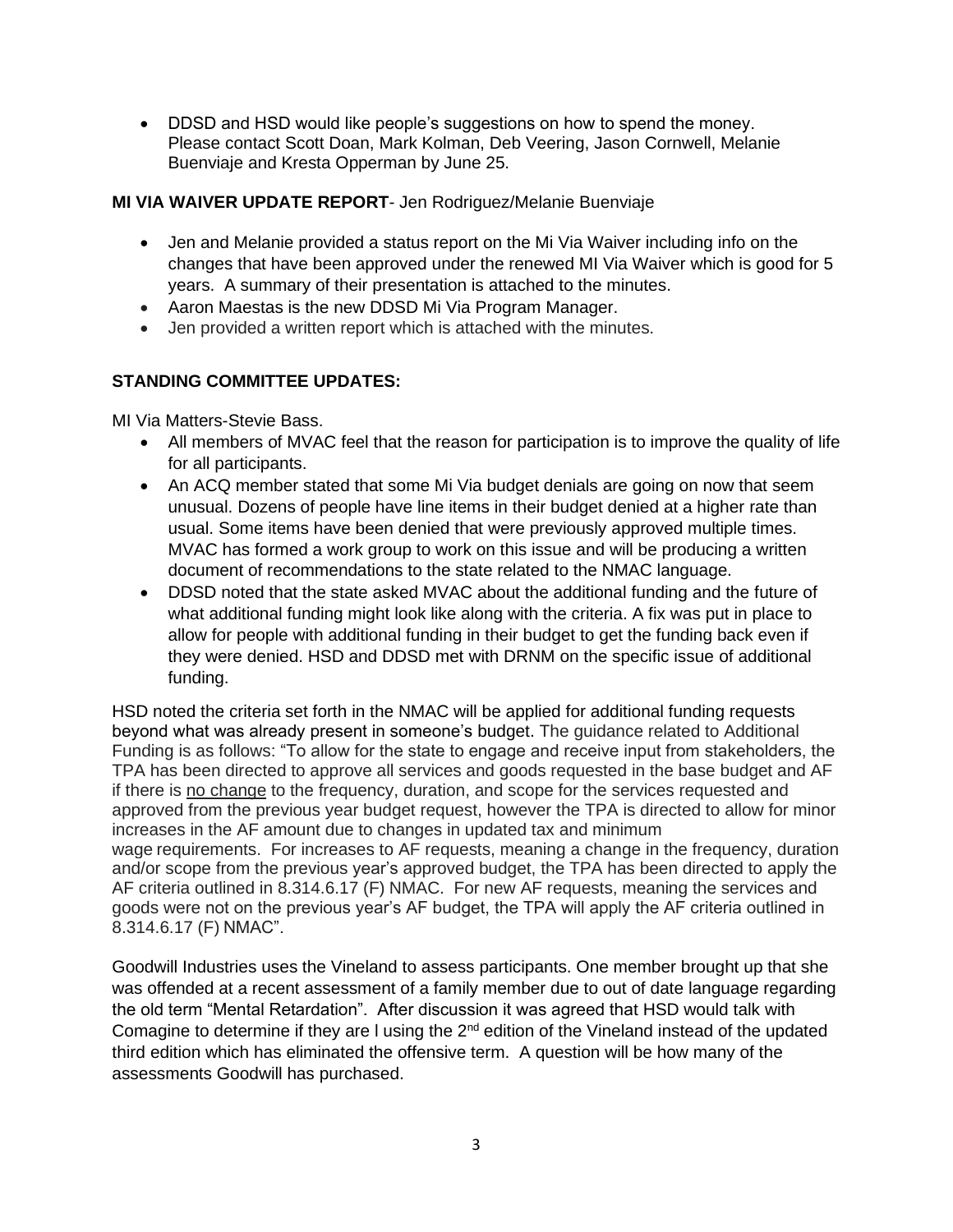An ACQ member stated consultants need to be educated about Mi Via therapies. TPA needs a denial letter for the insurance first, which can then be sent to the TPA to be approved for Mi Via Therapies. There are consultants that still do not understand that process. DDSD will address the issue with the specific individuals. The TPA reviewal and approval process has not changed.

The Medically Fragile Family Advisory Board would like to be included in giving input into the NMAC Revisions like the MVAC is. HSD stated that they can, and that work is being done on getting feedback.

# **ELECTRONIC VERIFICATION VISITATION (EVV) UPDATE- Marc Kolman and HSD**

- Currently working on training as moving towards phase II. Phase II includes mobile apps to track EVV entries and linking to claims.
- Looking at monitoring and how to do that effectively and agency compliance with EVV requirements.
- Part of EVV implementation is personal care services and home health aide services. The deadline for EVV compliance for that is 2023. Will impact Med Frag Waiver. Will start looking at how that will be onboarded or implemented for any services that have a Home Health Aid component.
- there are much more support systems in place for Phase II rollout along with a comprehensive training plan.
- ACQ members want to keep EVV as a standing agenda item.

# **STATUS REPORT ON MCO ENGAGEMENT WITH THE ACQ**

- The ACQ Exec. Comm, met with HSD and the MCO's to brainstorm options of how we can all address this ongoing concern. Agreed Upon Outcomes of the meeting:
	- 1. All MCO's will send representatives to the ACQ meetings on an on-going basis
	- 2. Presentation for the August 12 ACQ meeting- What MCO's are doing to outreach to people on the DD Waiting list re: Community Benefits, how services are accessed through the MCO's (includes medical as well as community benefits, etc), high level overview of MCO's role and responsibilities. Cover assessment, what services are available, EPSTD.
	- 3. Quarterly data reports from each MCO. Number of people receiving therapy, community benefits, etc.

# **QUESTIONS AND ANSWERS-**

• Concern was raised by the Medically Fragile Family Advisory Board about the nursing shortage documents. Families would like to know how the increased rates filter down to the nurses performing the care. What is the pass through? Concern that nurses aren't seeing too much of an increase in their pay. Without nurses, parents have to become the aide and doctor. Parents in some cases have to provide ICU level care without that training. Nurses can work at a hospital for much more and get benefits as a nurse as compared to home health. Working with the College of Nursing to think about a program that would help train nurses. Some families have allowed students nurses into their